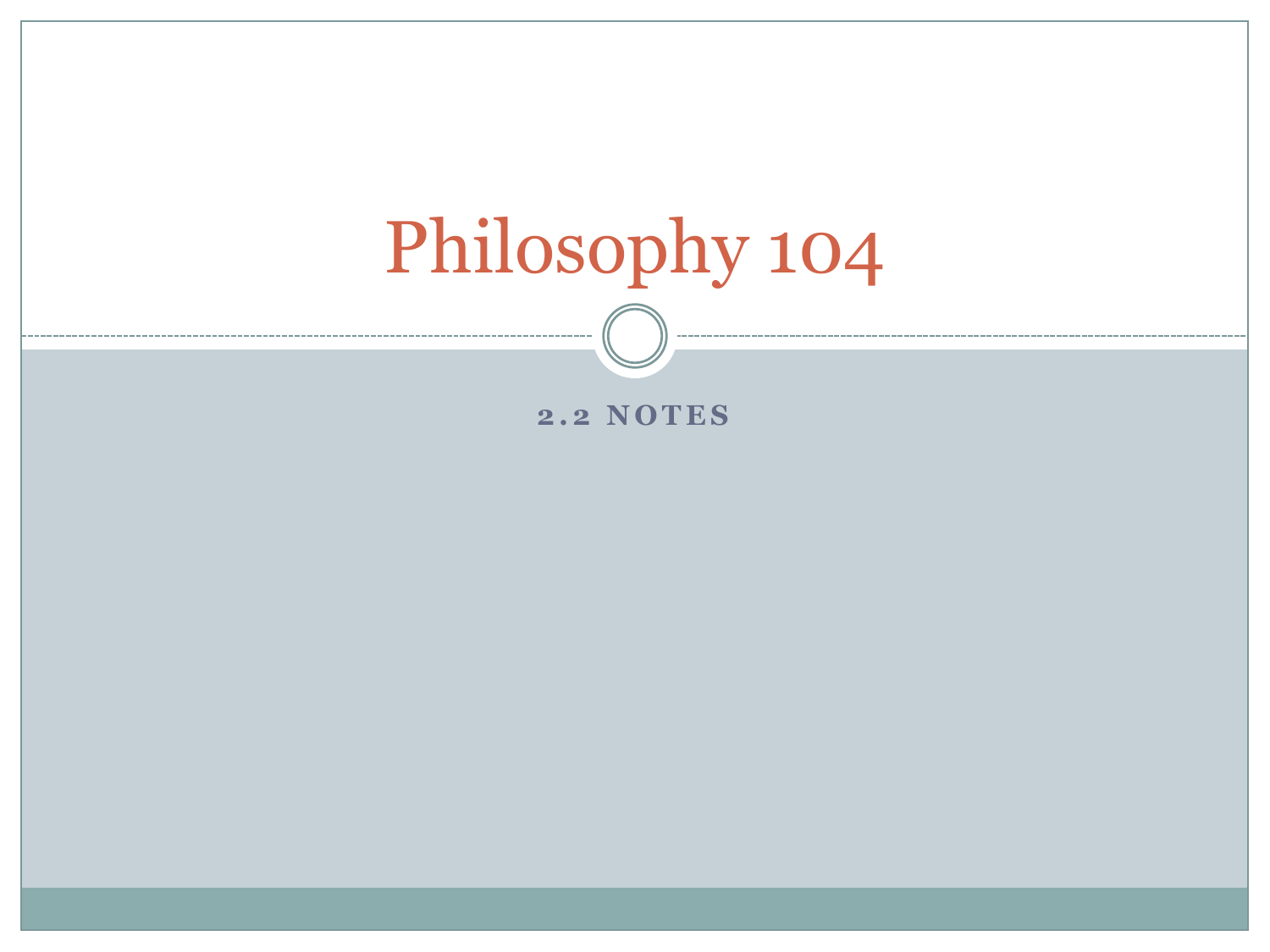# (Herbert) Paul Grice



- 1913-1988
- Educated at Oxford, taught there for several years, spent the last two decades of his life at the University of California at Berkeley
- Many of his most influential writings are reprinted in the book *Studies in the Way of Words*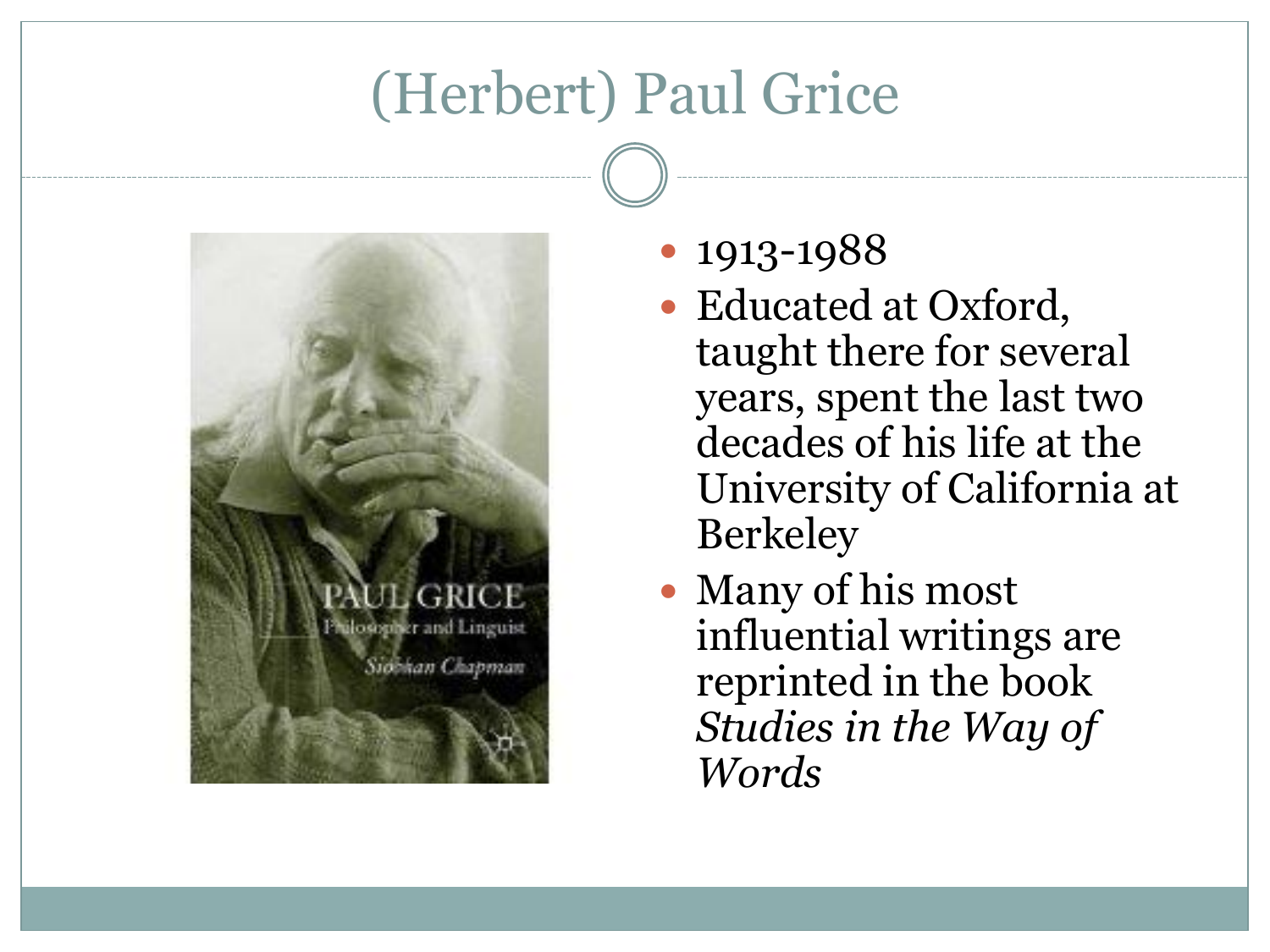# The Cooperative Principle

- Language is a cooperative enterprise. It doesn't work if one side doesn't cooperate, and further, doesn't work unless all sides assume the others cooperate.
- Grice's Cooperative Principle contains 4 rules:
	- o Quantity
	- o Quality
	- Relevance
	- Manner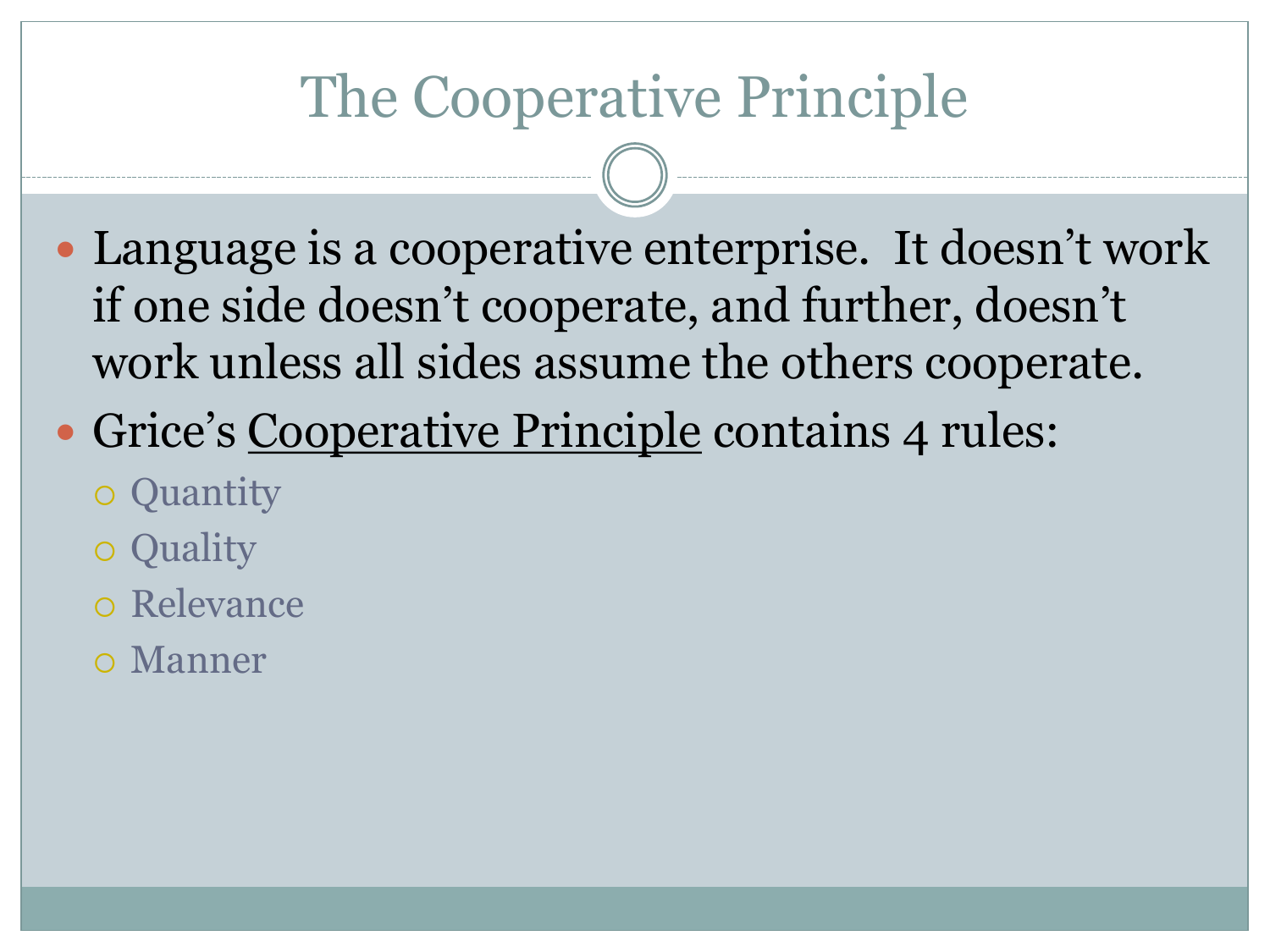

Inadvertently, Roy dooms the entire earth to annihilation when, in an attempt to be friendly, he seizes their leader by the head and shakes vigorously.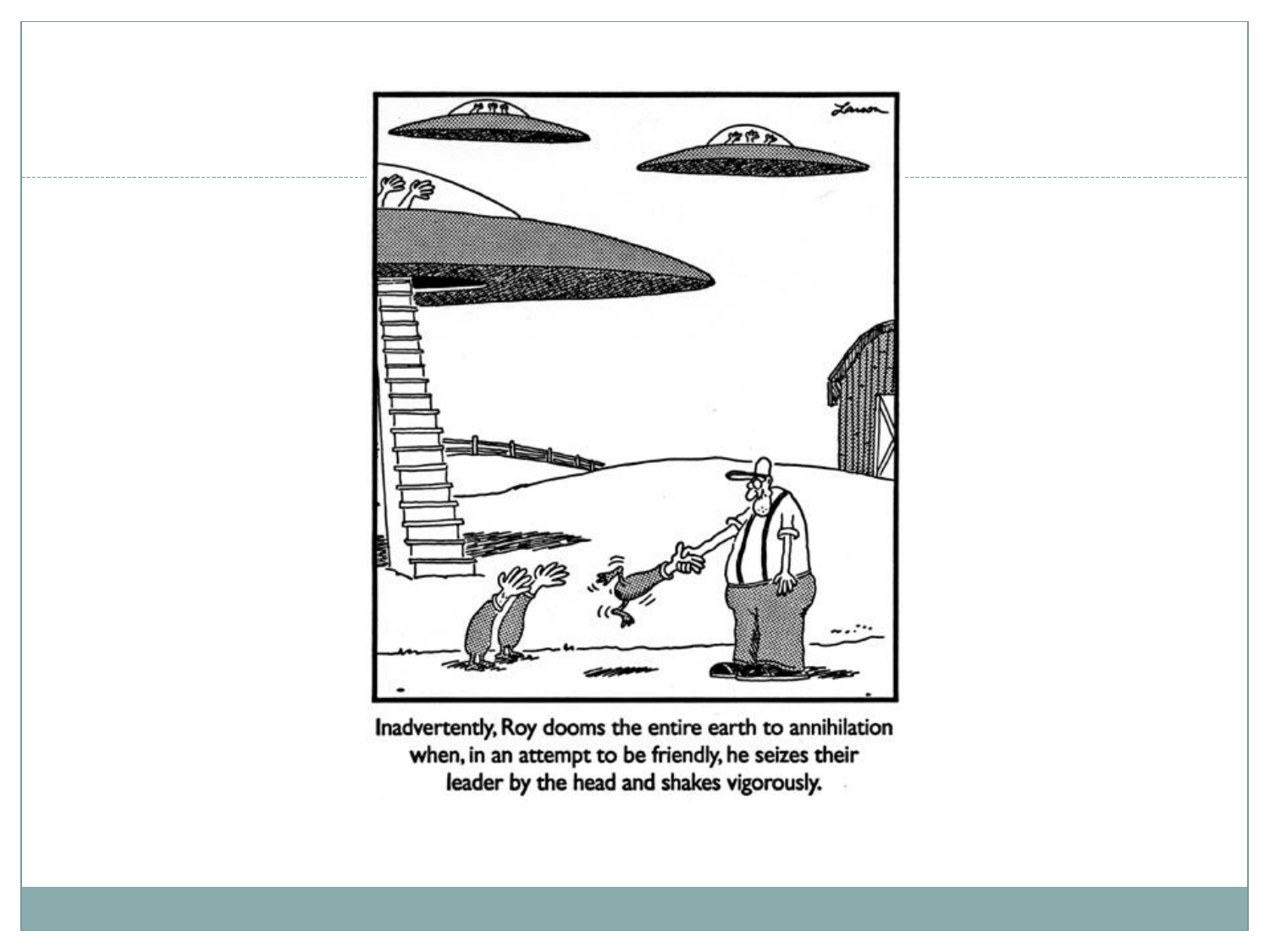# Quantity

- 1. Make your contribution as informative as is required for the current purposes of the exchange
- 2. Do not make your contribution more informative than is required.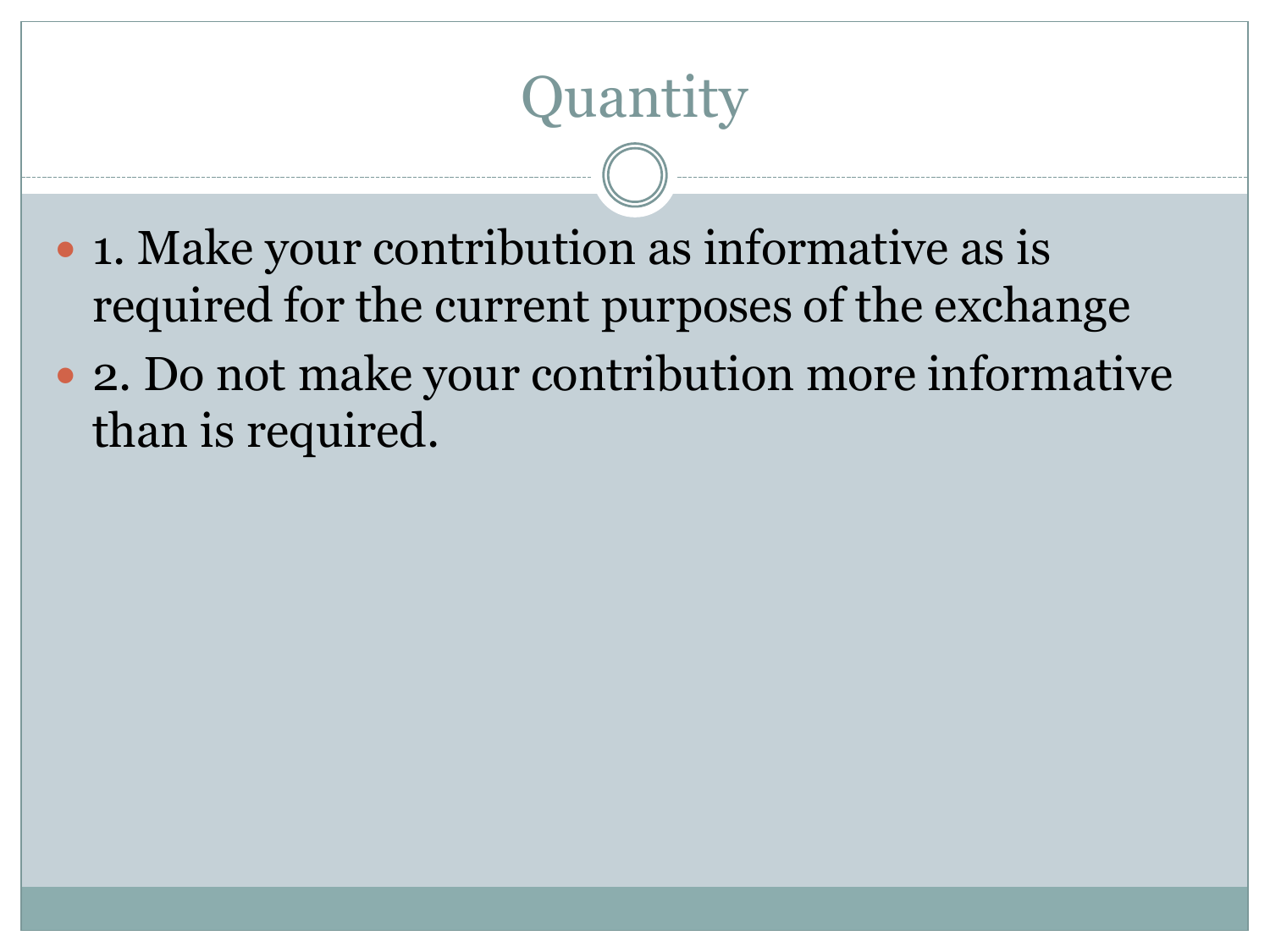# Quality

#### 1. Do not say that which you believe to be false.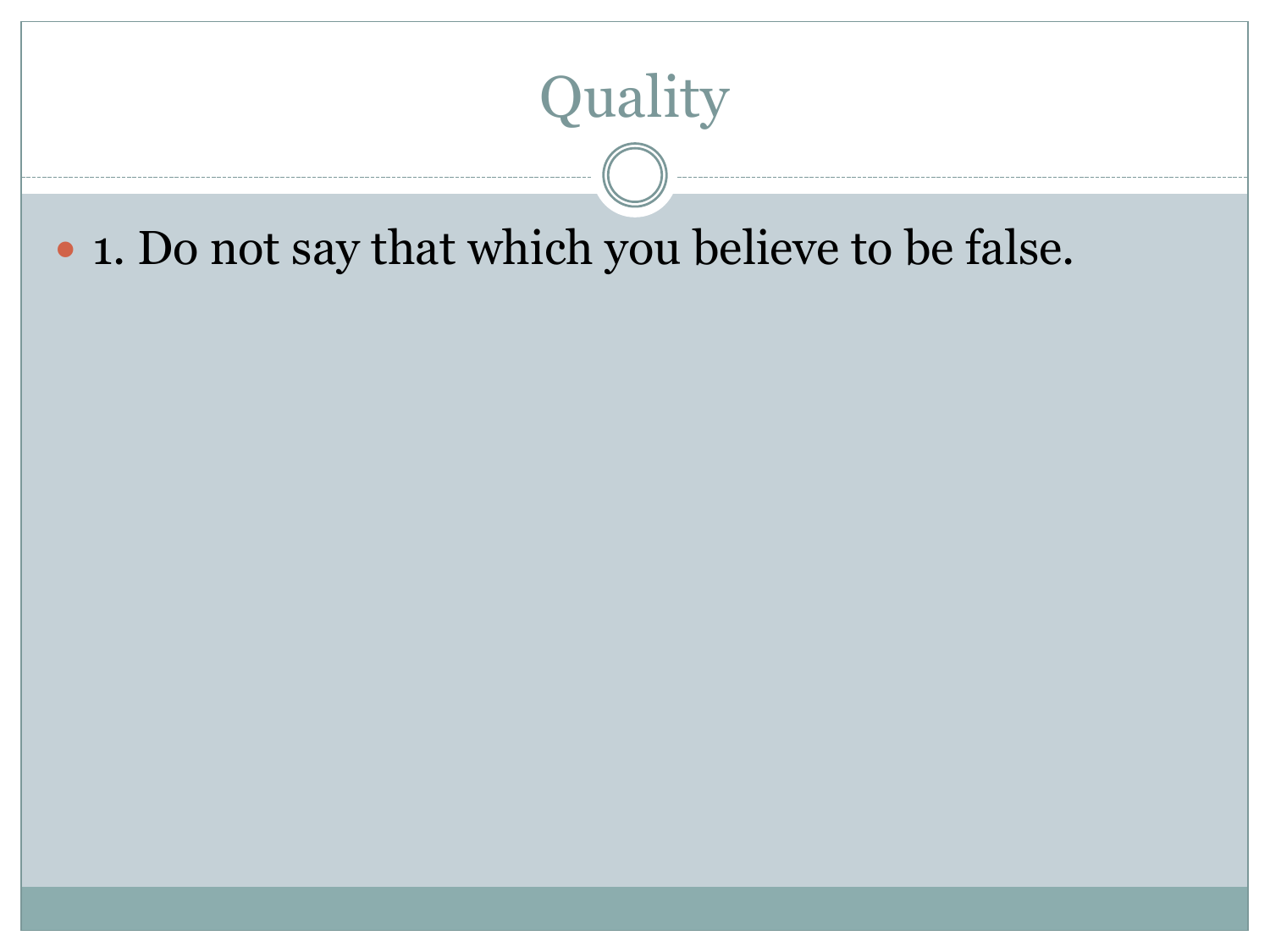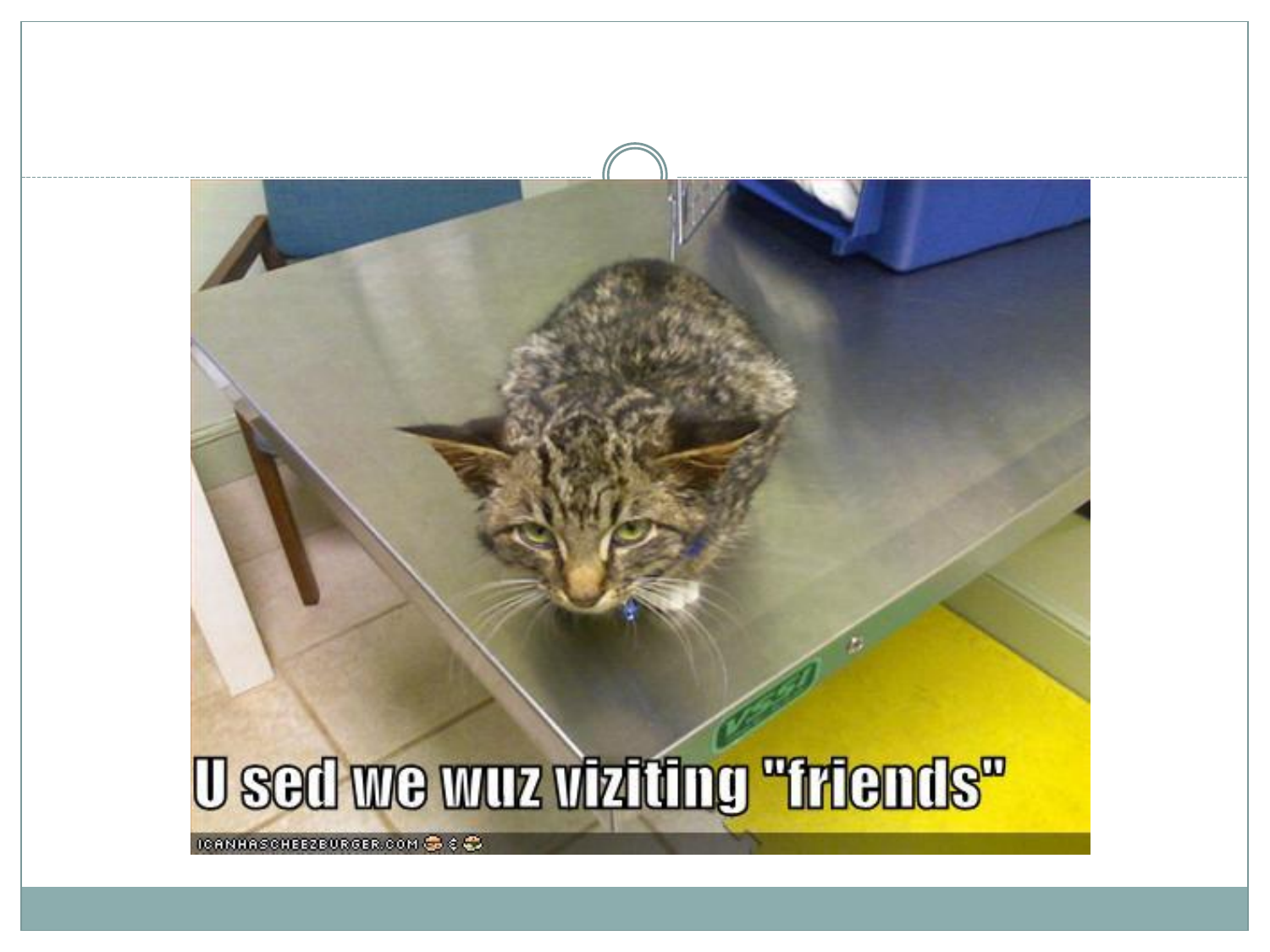# **Quality**

- 1. Do not say that which you believe to be false.
- 2. Do not say that for which you lack adequate evidence.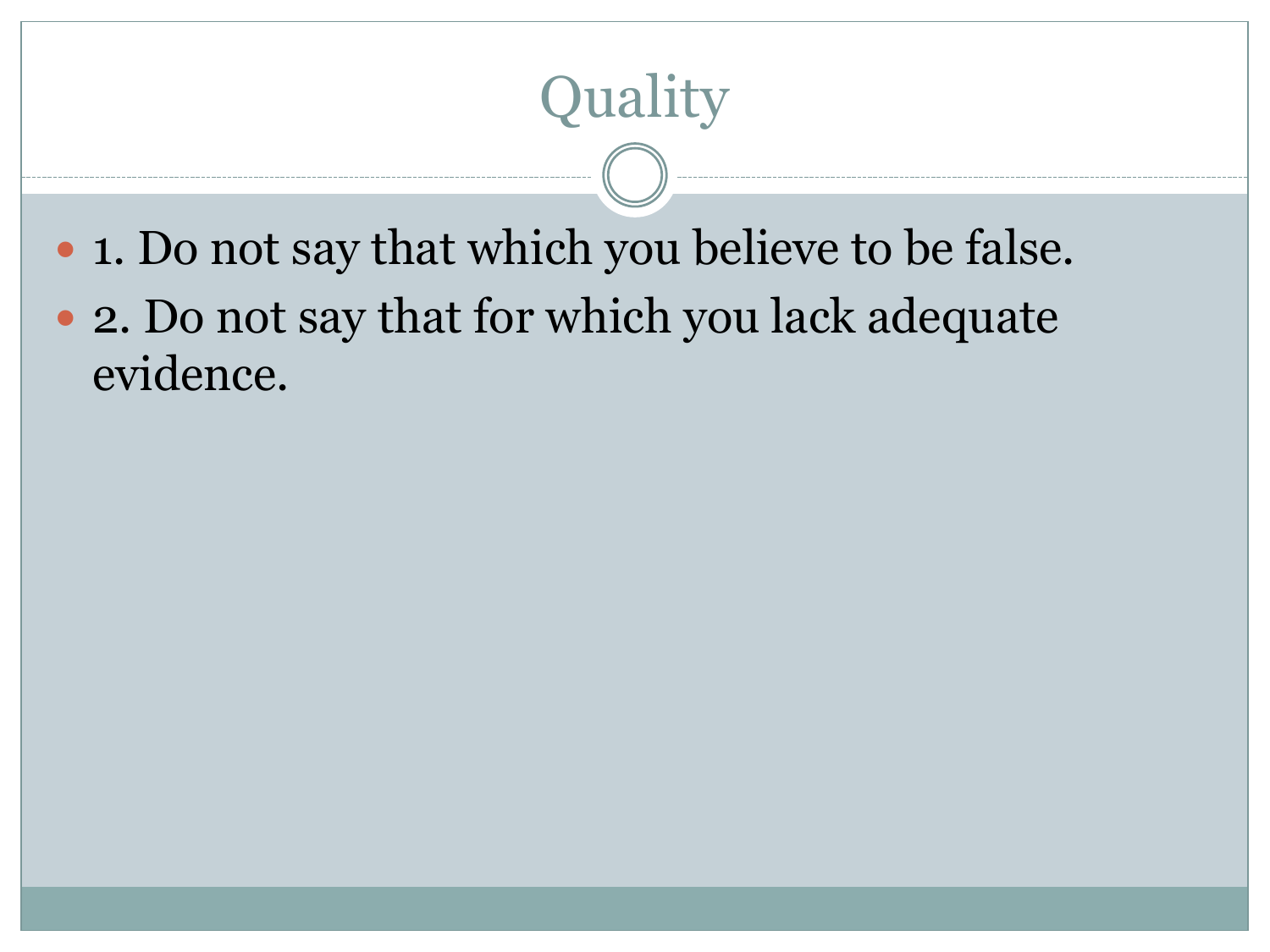### Relevance

- Make your information germane to the purposes of the exchange. (anyone see a quantity problem with that sentence?)
- Unfortunately, there is no set guideline for relevance. Either one can recognize it or one cannot.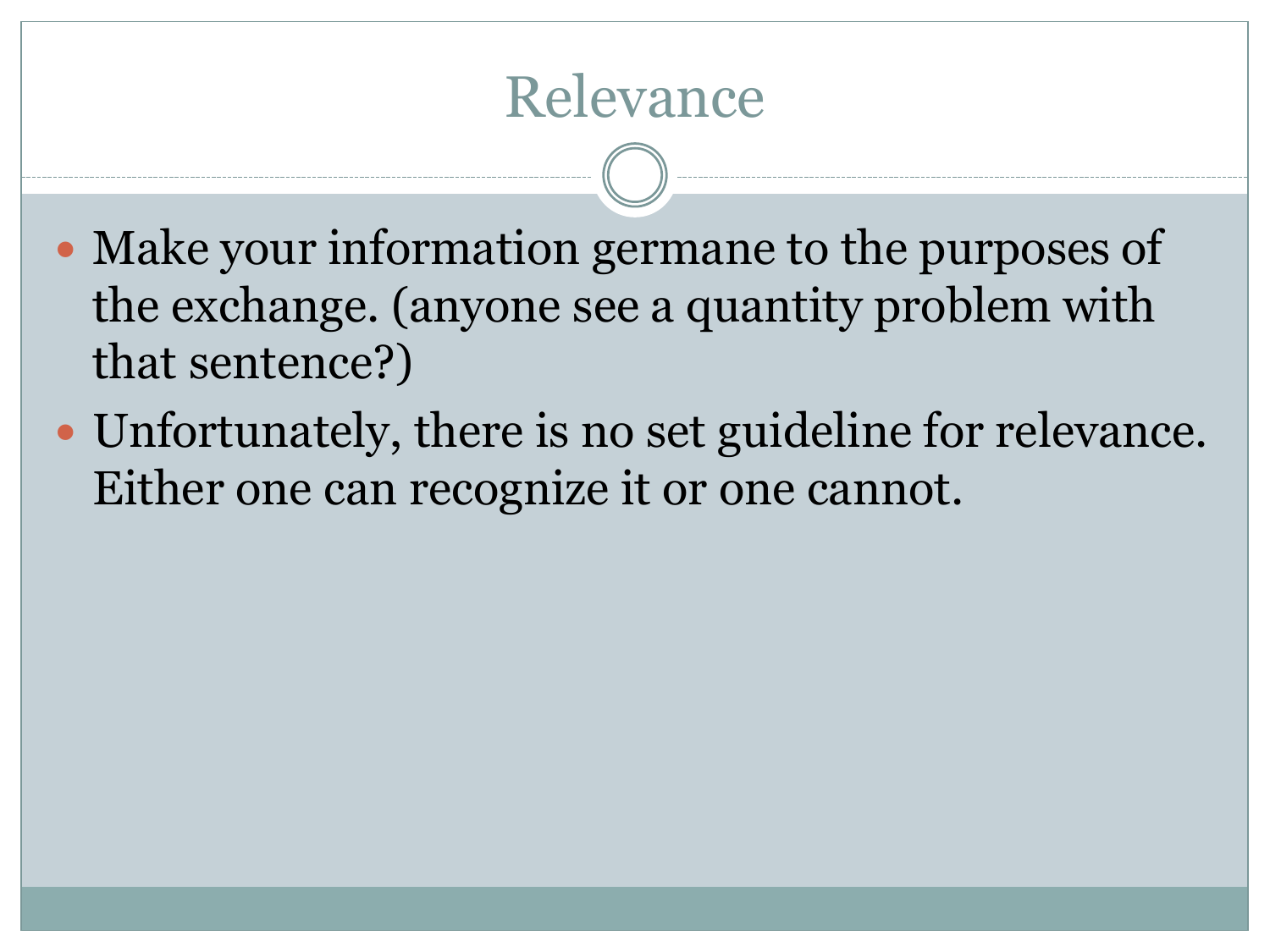### Manner

- 1. Avoid obscurity of expression
- 2. Avoid ambiguity
	- Giant Police Exercise to Guard Bush
- 3. Be brief
- 4. Be orderly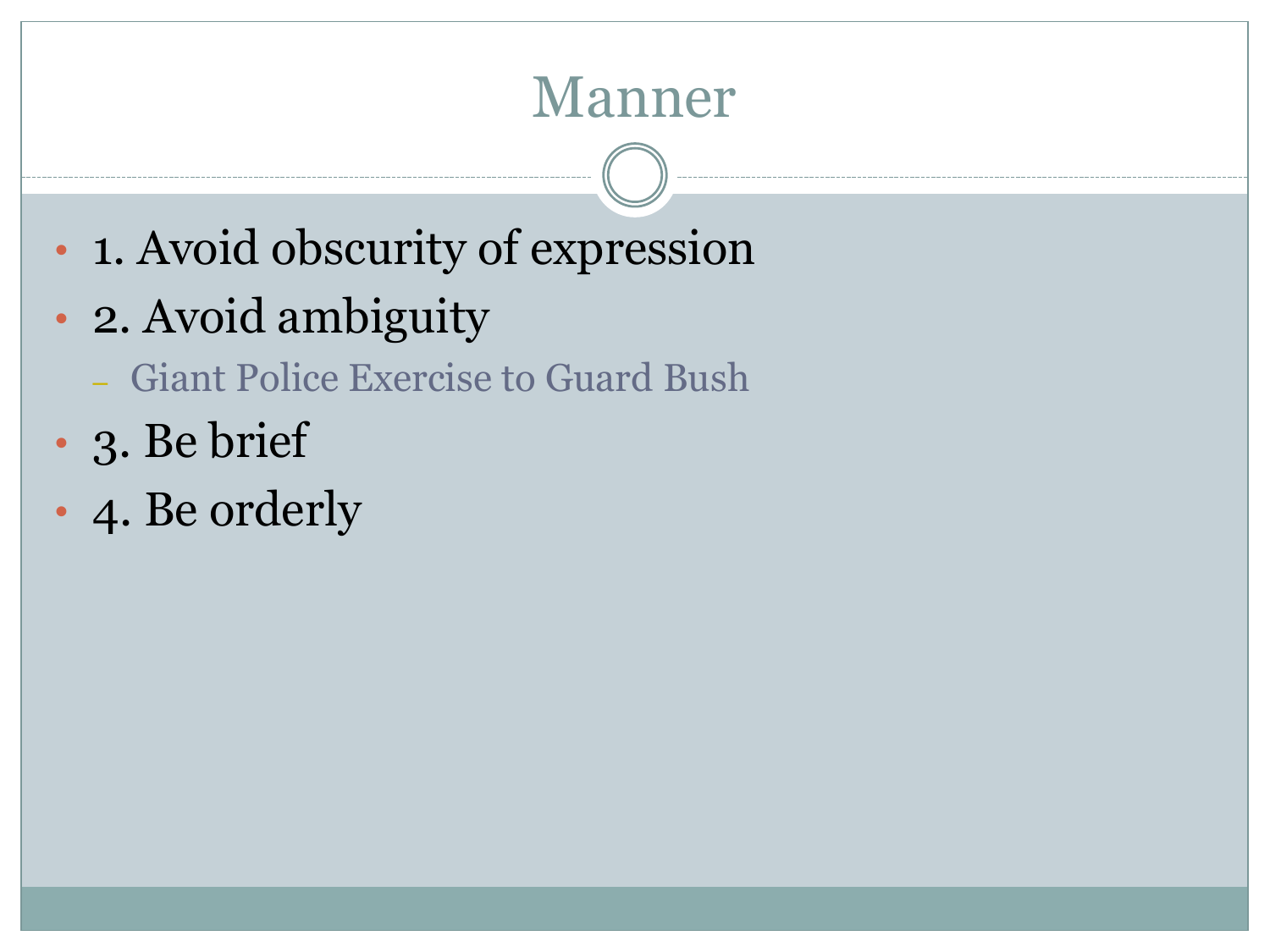## Conversational Implication

- When we assume others are following conversational rules, and assume that they assume that we are also, we can convey a great deal of information without saying it.
- In a conversational exchange we expect more than to be taken literally.
- We make language efficient in following these conversational rules, and can even communicate by flouting those rules.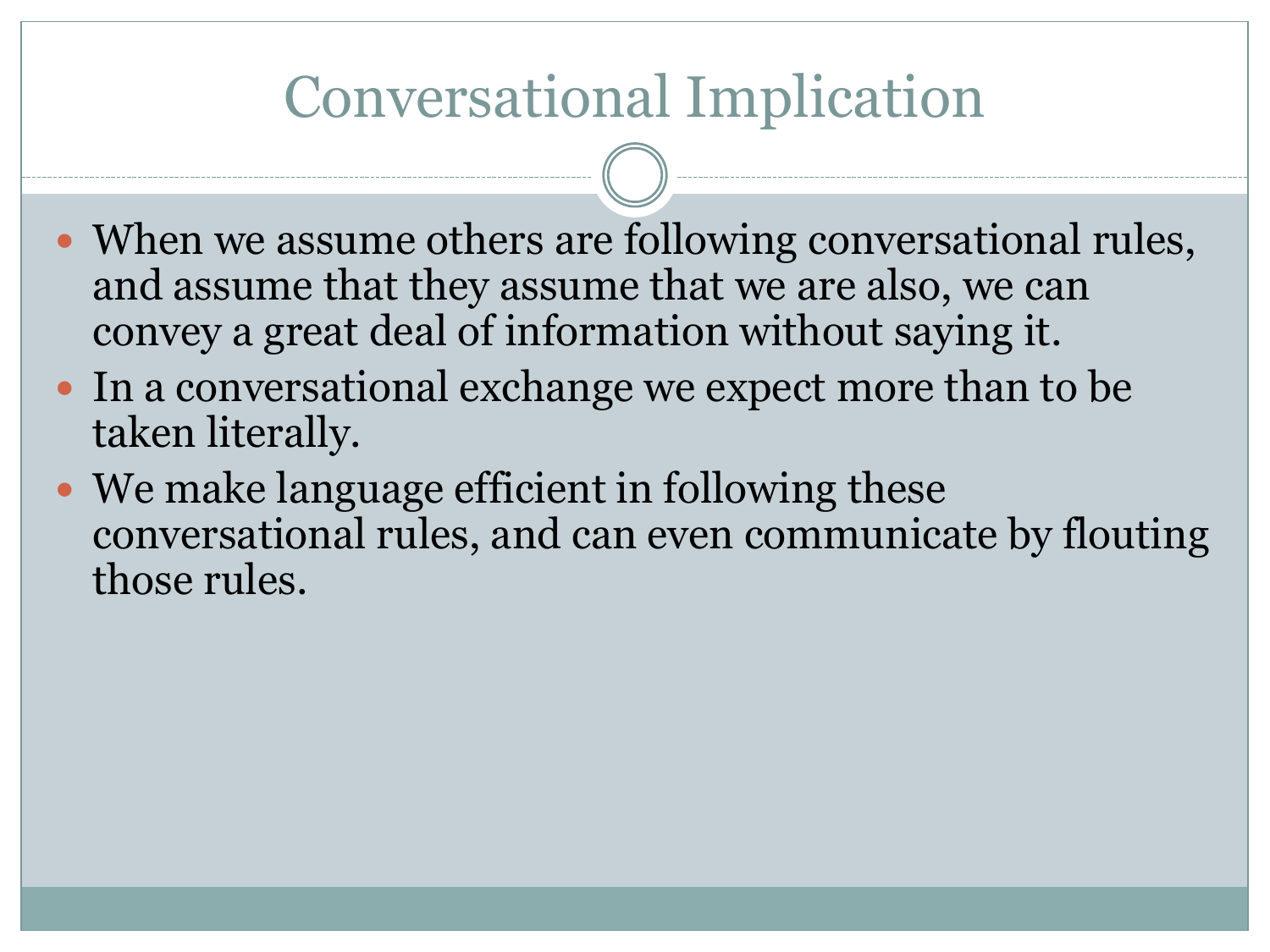## Violating Conversational Rules

#### • Violating a rule in order to follow another

 E.g. giving less than precise information because precise information is not known (violates quantity to follow quality).

### • Flouting a rule to draw attention to a statement:

- Damning with faint praise
- Rhetoric (see future slides)
- Figurative language
- Intentional Ambiguity (e.g. when joking)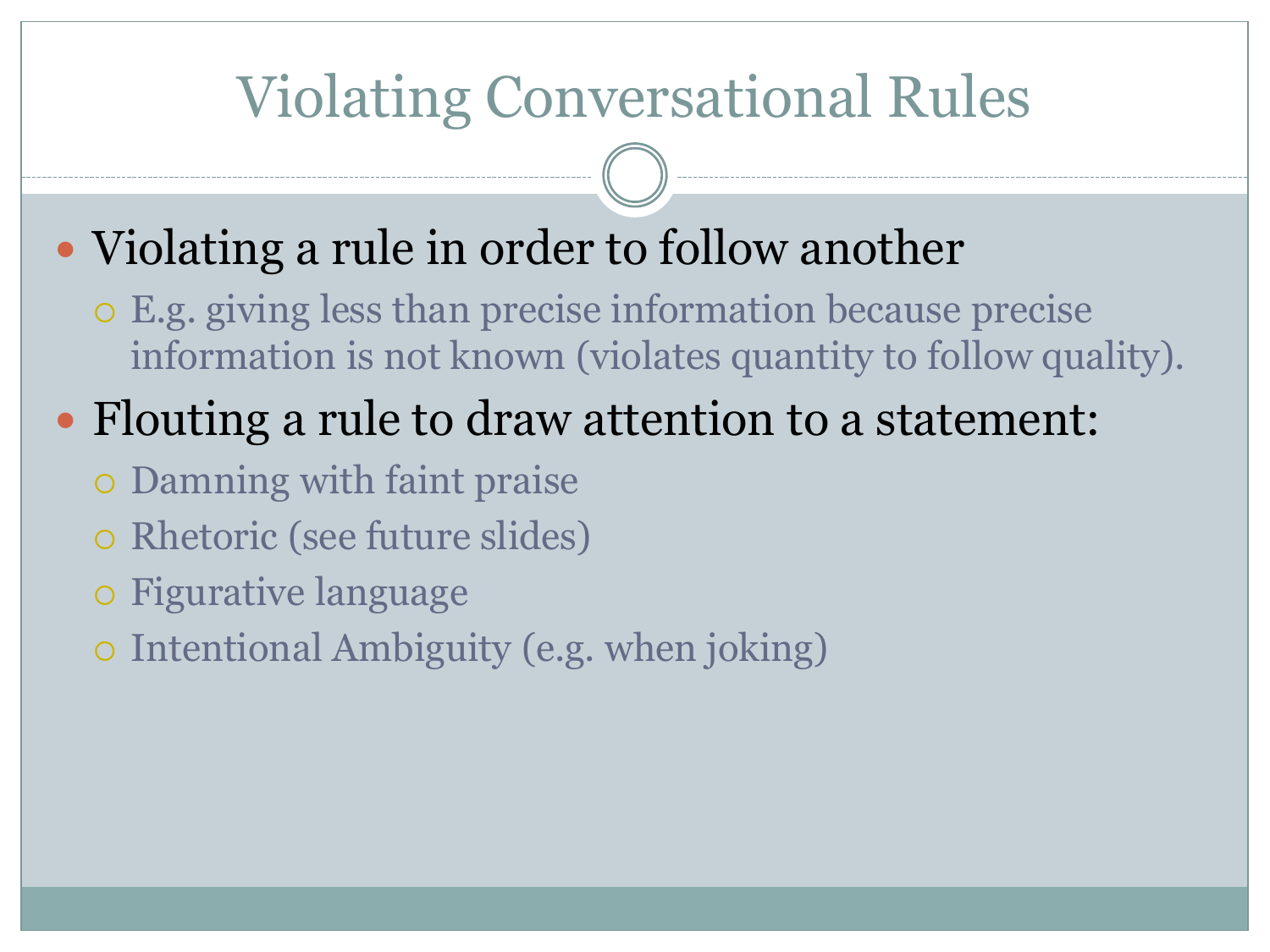## Exercise VI

- 1. Relevance
- 2. Quality
- 3. Manner
- 4. Quality (probably)
- 5. Quantity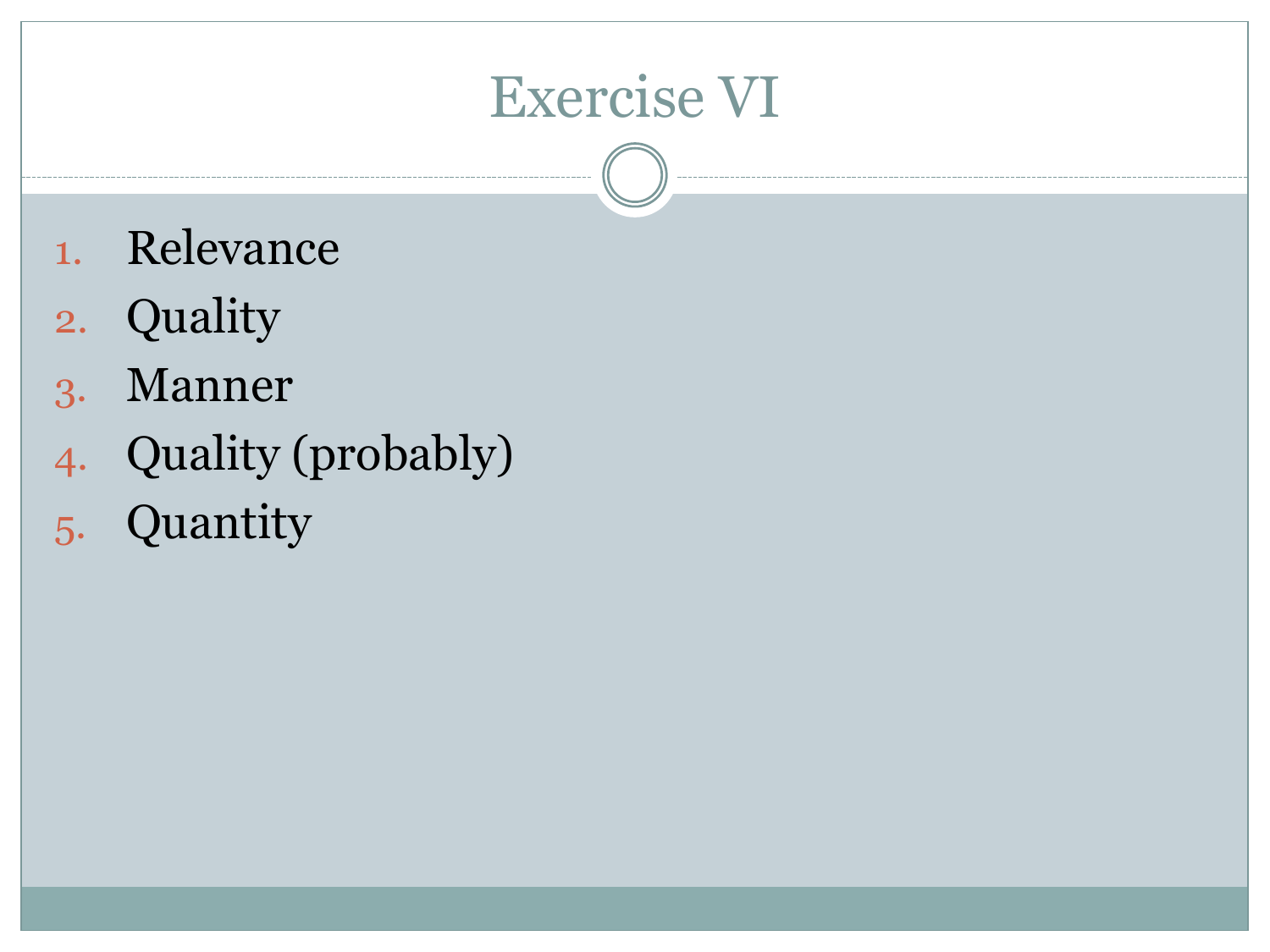### Rhetorical Devices

- Rhetoric is a name collectively given to the things we can do with language that make our views sound better without actually changing the substance of our views.
- Rhetoric is stylistic.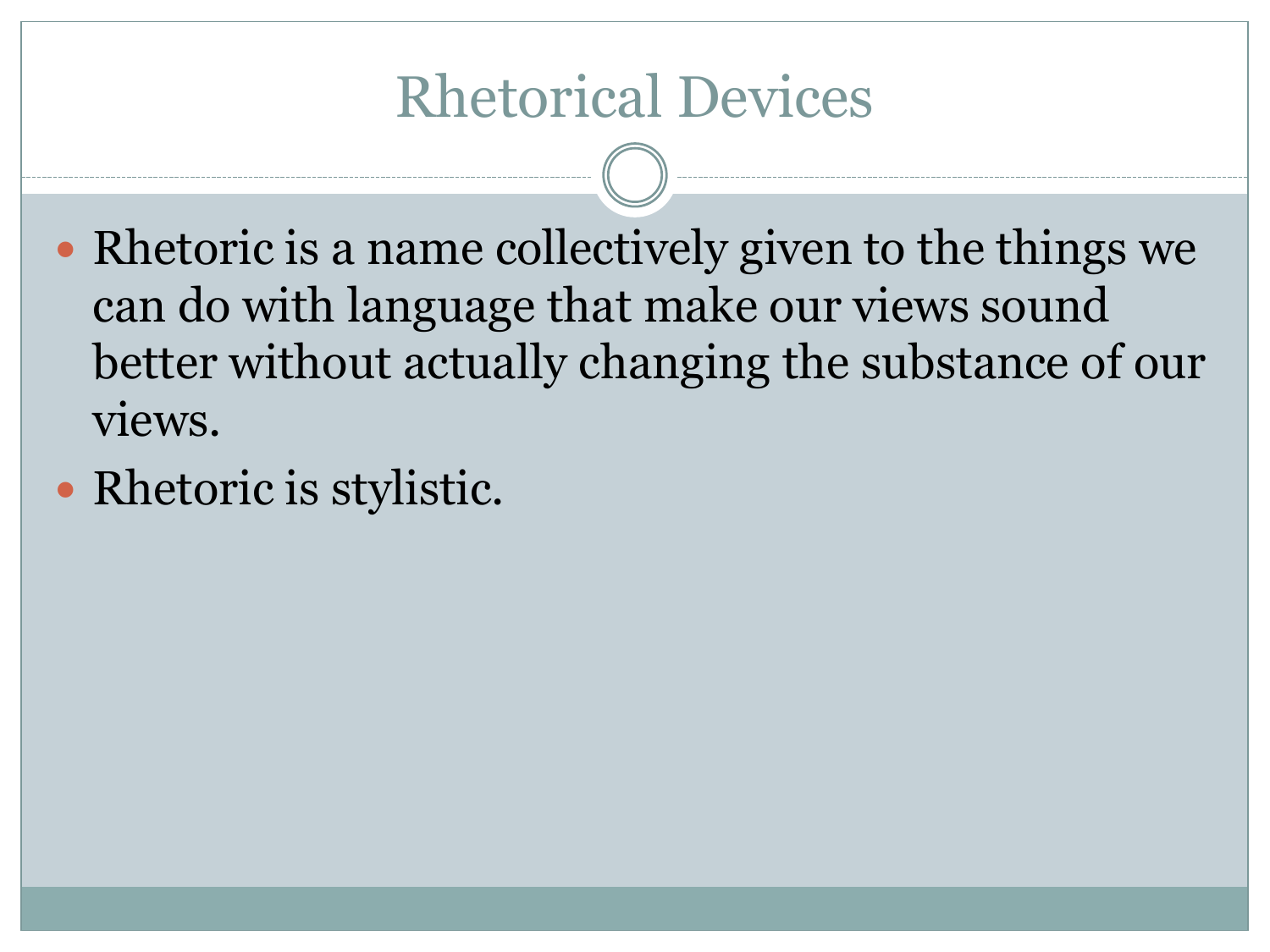# Rhetoric

- To some extent, Rhetoric is a part of all good writing and persuasion, but failing to recognize rhetoric is a failure of critical thinking.
- In general, when the word 'rhetorical' is added to another word, (e.g. 'question') what results is something that isn't just what the word 'rhetorical' is paired with. A rhetorical question is not *just* a question. Likewise, a rhetorical analogy is not *just* an analogy.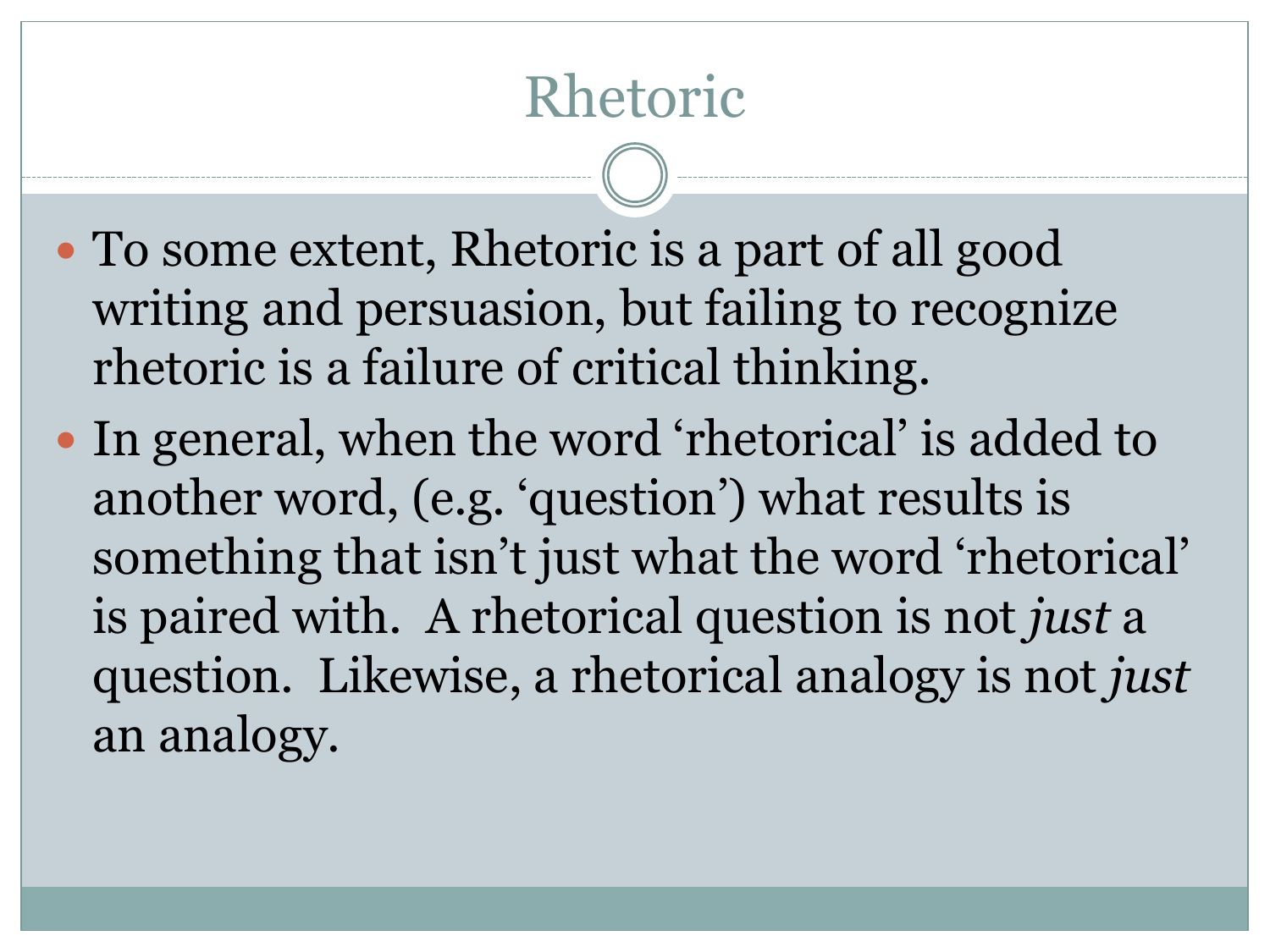### Rhetorical Questions

- Rhetorical questions get their force from defying the cooperative principle, namely the rule of Quantity, because a rhetorical question typically asks for obvious information.
- This is why a rhetorical question is typically one that does not require an answer (which makes it not, strictly speaking, a question).
- Is then answering a rhetorical question itself rhetorical?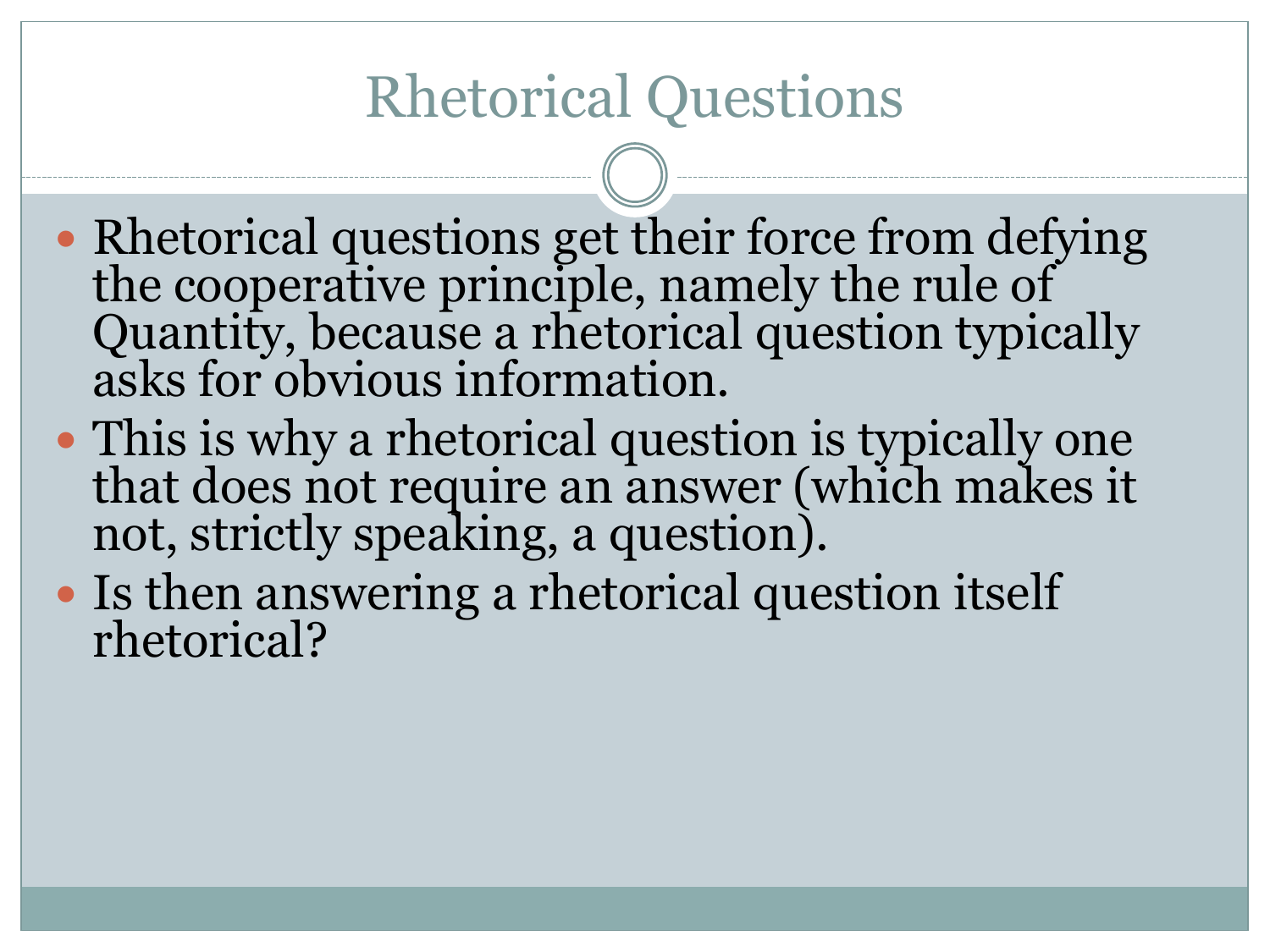#### Overstatement/Understatement

 Over/Under-statement is a way to make a conversational exchange interactive by intentionally using too weak or too strong language to describe something. This invites the other parties to the conversation to insert a more appropriate descriptor in their minds.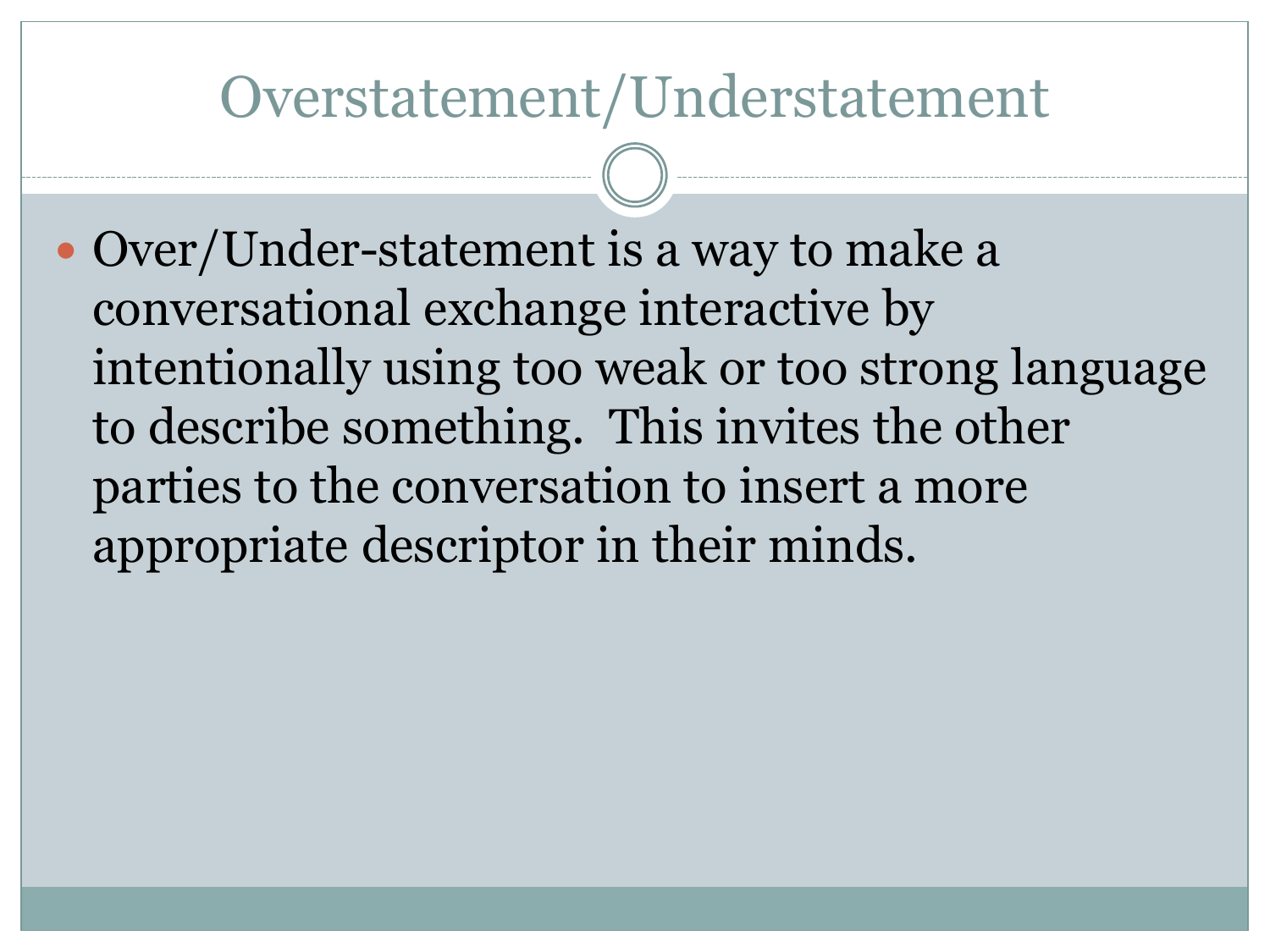### Irony/Sarcasm

- Either indicated by tone of voice, or by violating rule of Quality in some obvious way.
- I'm sure you've never heard of sarcasm.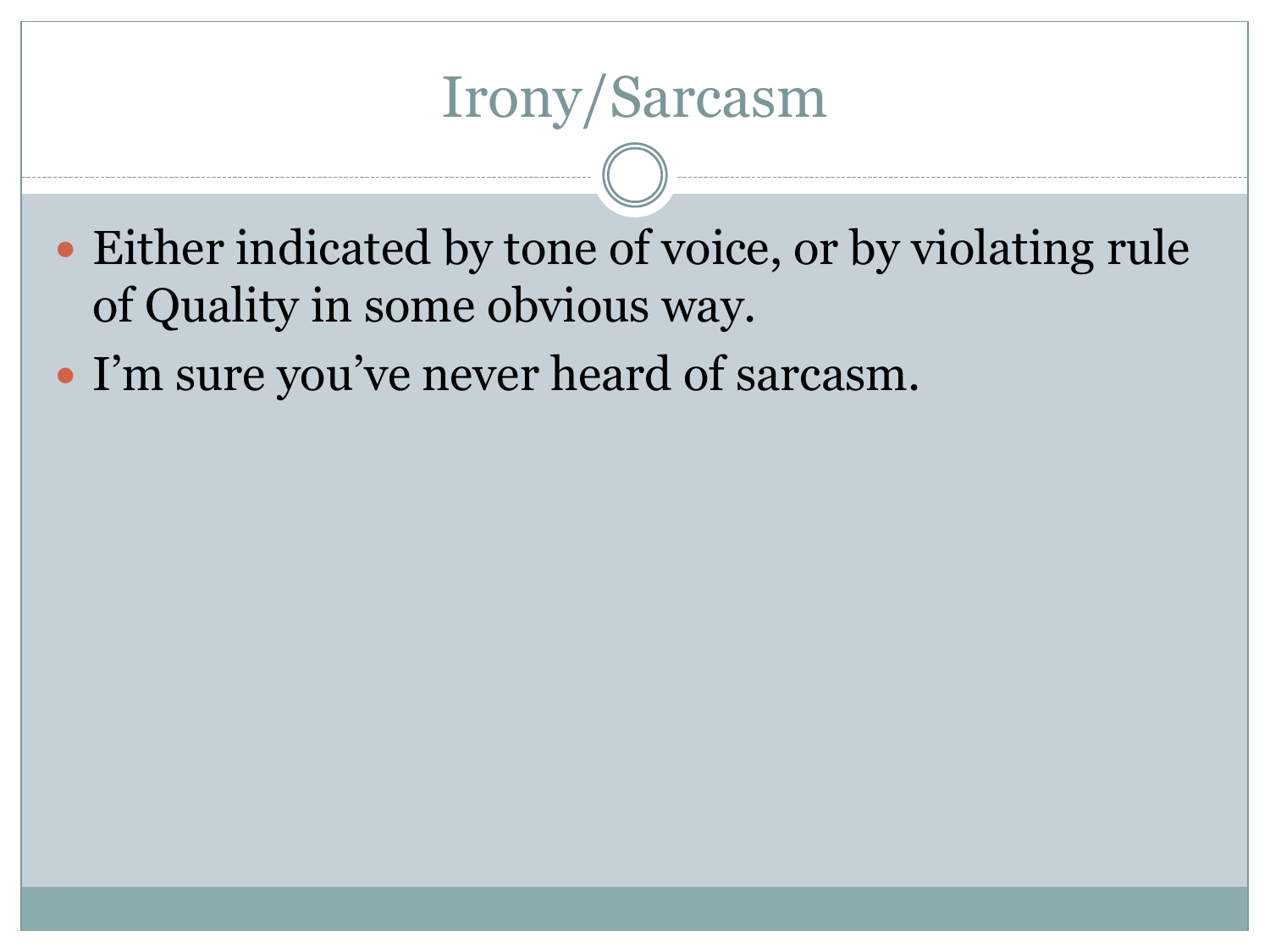- Are violations of Quality because they are not to be taken literally
- Aristotle: a good metaphor is like a puzzle...good simile?
- Metaphor can be enlightening, but also misleading:



© Scott Adams, Inc./Dist. by UFS, Inc.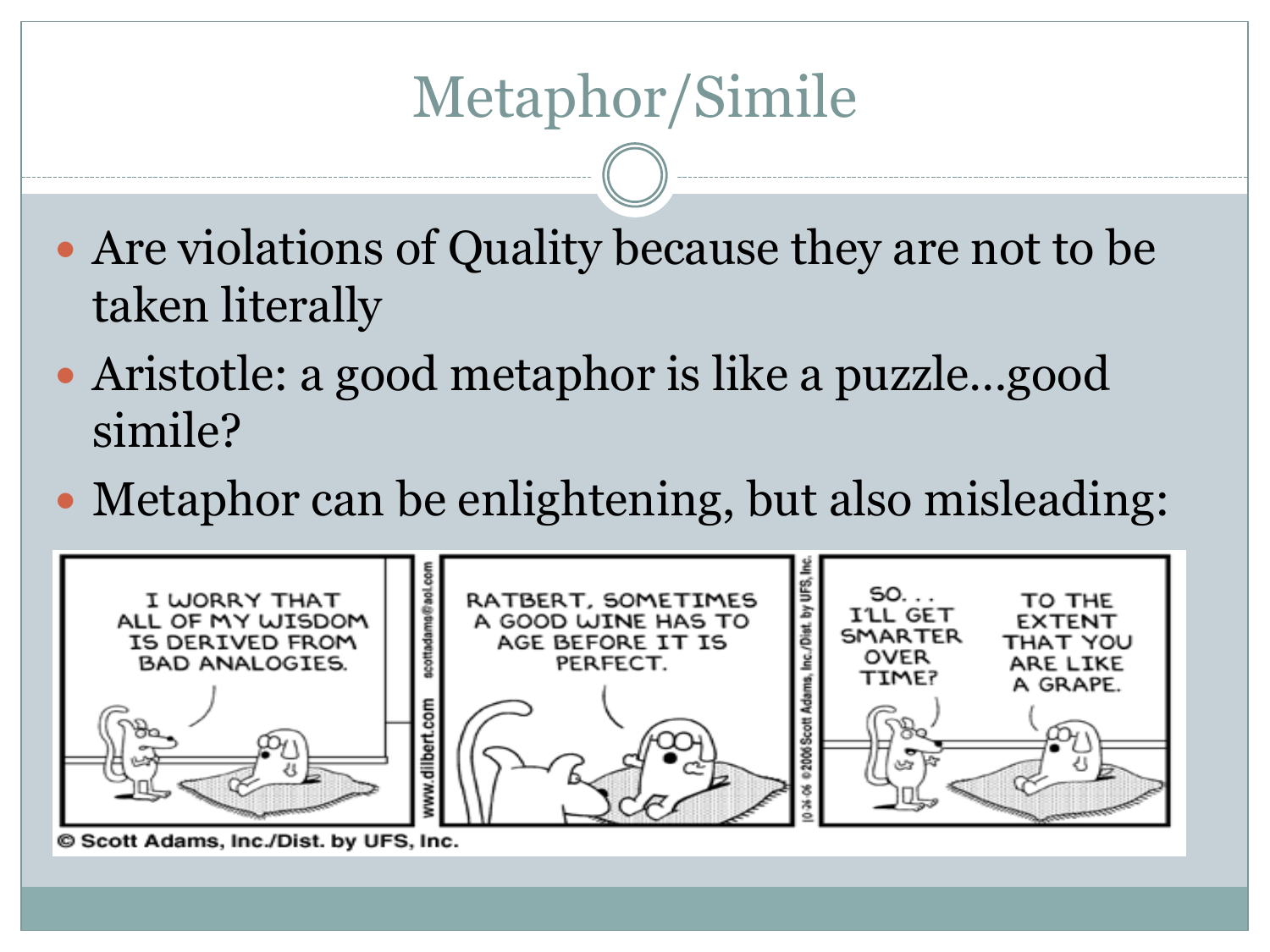### Exercise VIII

- 2. Simile; He acted clumsily and/or destructively.
- 6. Metaphor; Throwing away a greater good to rid oneself of a lesser bad.
- 7. Metaphor; A smaller or less significant concern influencing a greater concern.